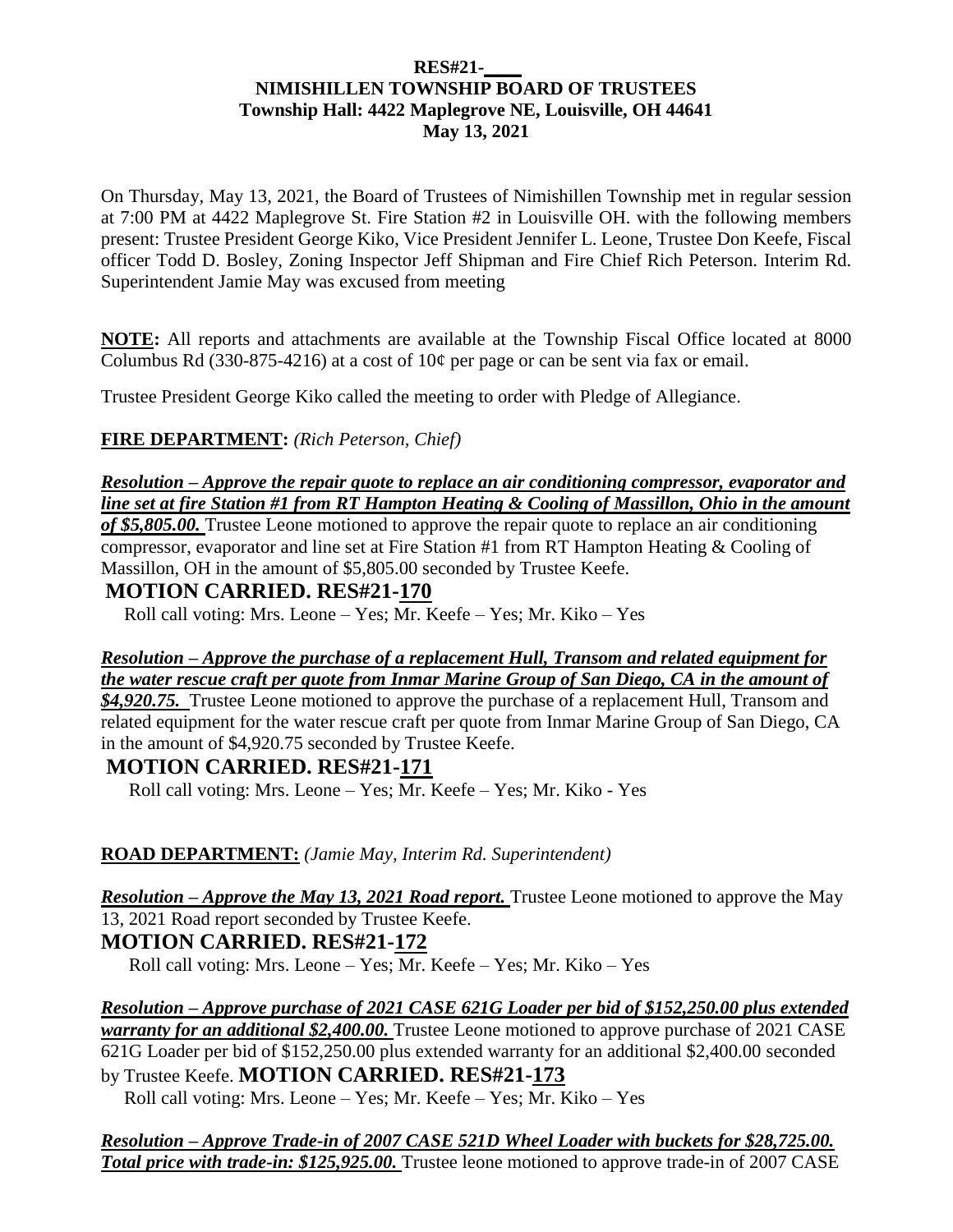521D Wheel Loader with buckets for \$28,725.00. Total price with trade-in: \$125,925.00 seconded by Trustee Keefe. **MOTION CARRIED. RES#21-174** 

Roll call voting: Mrs. Leone – Yes; Mr. Keefe – Yes; Mr. Kiko – Yes

*Resolution – Award the 2021 Road Department Paving Contract – Bid Opening Only.* Trustee Leone motioned to award the 2021 Road Department Paving Contract with Bid Opening Only seconded by Trustee Keefe.

## **MOTION CARRIED. RES#21-175**

Roll call voting: Mrs. Leone – Yes; Mr. Keefe – Yes; Mr. Kiko – Yes

*Resolution – Award the 2021 Road Sweeping Contract Bid Opening in amount of \$5,900.00 to*  **SCA Sky Sweeping LLC.** Trustee Leone motioned to award the 2021 Road Sweeping Contract Bid Opening to SCA Sky Sweeping LLC seconded by Trustee Keefe.

## **MOTION CARRIED. RES#21-176**

Roll call voting: Mrs. Leone – Yes; Mr. Keefe – Yes; Mr. Kiko – Yes

*Resolution – Award the 2021 Road Materials Contract – Bid Opening Only.* Trustee Leone motioned to award the 2021 Road Materials Contract – Bid Opening Only seconded by Trustee Keefe. **MOTION CARRIED. RES#21-177**

# **ZONING DEPARTMENT:** *(Jeff Shipman, Zoning Inspector)*

*Resolution – Approve May 13, 2021 Zoning Report.* Trustee Leone motioned to approve the May 13, 2021 Zoning Report seconded by Trustee Keefe. **MOTION CARRIED. RES#21-178** Roll call voting: Mrs. Leone – Yes; Mr. Keefe – Yes; Mr. Kiko – Yes

#### *Resolution – Approve the April 2021 Monthly Auditor Report.*

Trustee Leone motioned to approve the April 2021 Monthly Auditor Report seconded by Trustee Keefe. **MOTION CARRIED. RES#21-179**

Roll call voting: Mrs. Leone – Yes; Mr. Keefe – Yes; Mr. Kiko - Yes

## **FISCAL OFFICER:** *(Todd D. Bosley)*

*Resolution – Approve payment to Huntington Bank for March service charges in amount of \$201.63.* Trustee Leone motioned to approve payment to Huntington Bank for March service charges in amount of \$201.63 seconded by Trustee Keefe.

# **MOTION CARRIED. RES#21-180**

Roll call voting: Mrs. Leone – Yes; Mr. Keefe – Yes; Mr. Kiko – Yes

*Resolution – Approve purchase order for Allied Corporation in amount of \$20,000.00.* Trustee Leone motioned to approve purchase order for Allied Corporation in amount of \$20,000.00 seconded by Trustee Keefe. **MOTION CARRIED. RES#21-181**

Roll call voting: Mrs. Leone – Yes; Mr. Keefe – Yes; Mr. Kiko – Yes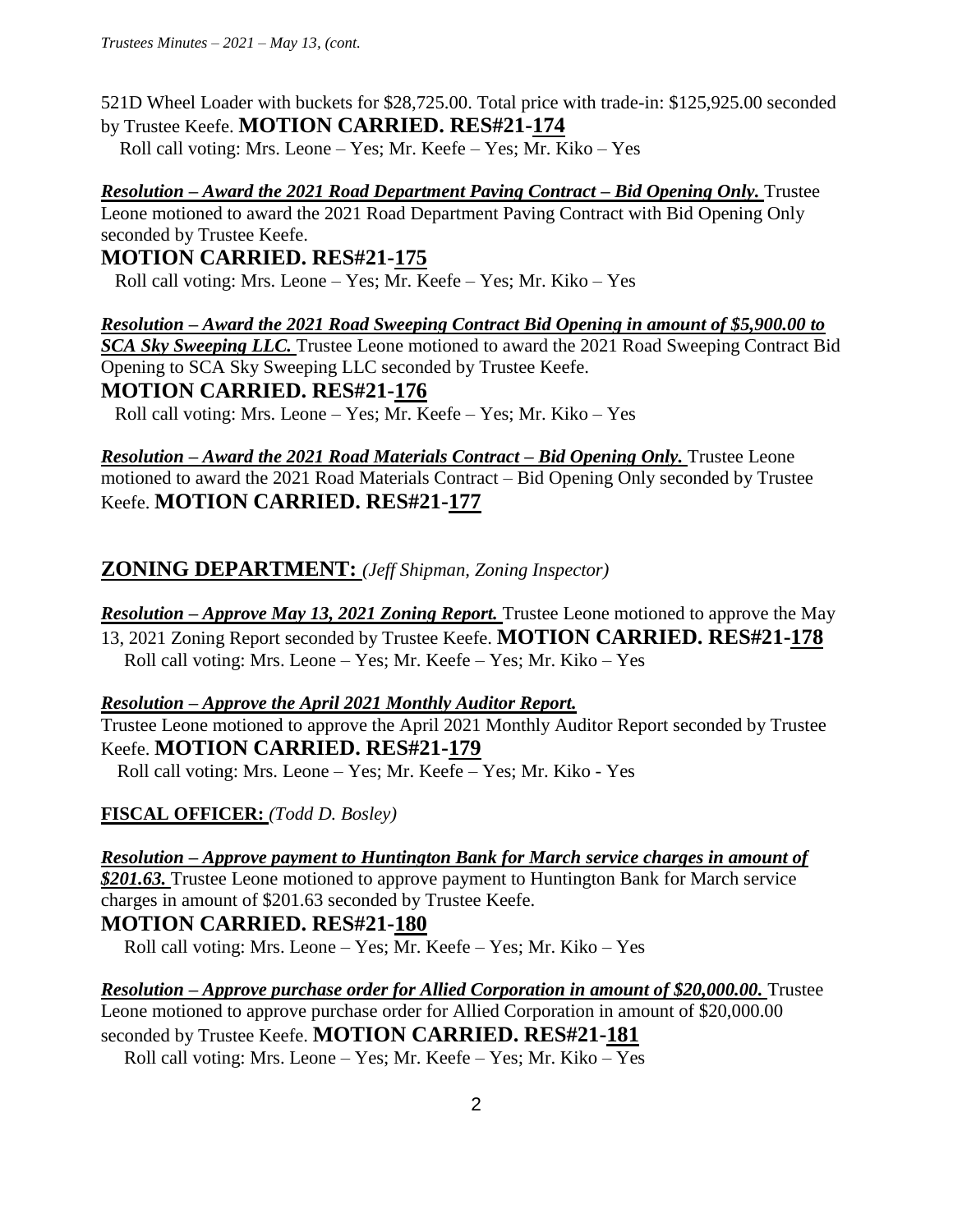*Resolution – Approve payment to Huntington Bank Cap Corp for interest payment on Fire Bond in amount of \$9,076.25.* Trustee Leone motioned to approve payment to Huntington Bank Cap Corp for interest payment on Fire Bond in amount of \$9,076.25 seconded by Trustee Keefe. **MOTION CARRIED. RES#20-182**

Roll call voting: Mrs. Leone – Yes; Mr. Keefe – Yes; Mr. Kiko – Yes

*Resolution – Approve to Amend Appropriations from one account to another within the Fund: from 2272 to 2272-710-599 in amount of \$4,672.45.* Trustee Leone motioned to Amend Appropriations from one account to another within the fund: from 2272 to 2272-710-599 in amount of \$4,672.45 seconded by Trustee Keefe. **MOTION CARRIED. RES#21-183** Roll call voting: Mrs. Leone – Yes; Mr. Keefe – Yes; Mr. Kiko – Yes

*Resolution – Approve minutes for April 8, 2021 Trustees Meeting.* Trustee Leone motioned to approve minutes for April 8, 2021 trustees Meeting seconded by Trustee Keefe. **MOTION CARRIED: RES#21-184**

Roll call voting: Mrs. Leone – Yes; Mr. Keefe – Yes; Mr. Kiko – Yes

# *Resolution – Approve minutes for April 22, 2021 Trustees Meeting.* Trustee Leone motioned to approve minutes for April 22, 2021 trustees Meeting seconded by Trustee Keefe. **MOTION CARRIED. RES#21-185**

Roll call voting: Mrs. Leone – Yes; Mr. Keefe – Yes; Mr. Kiko – Yes

*Resolution – Approve the corrections to last payroll 4/29/21 as submitted, correction to Eric Foutz for Deferred Comp and Kara Koch for OPERS.* Trustee Leone motioned to approve the payroll corrections for 4/29/21 as submitted, correction to Eric Foutz for Deferred comp and Kara Koch for OPERS seconded by Trustee Keefe. **MOTION CARRIED. RES#21-186**  Roll call voting: Mrs. Leone – Yes; Mr. Keefe – Yes; Mr. Kiko – Yes

*Resolution – Approve payment to Kelsey Westfall for Dental/Vision Insurance payments made from December 2020 to April 2021 in amount of \$20.50.* Trustee Leone motioned to approve payment to Kelsey Westfall for Dental/Vision Insurance payments made from December 2020 to April 2021 in amount of \$20.50 seconded by Trustee Keefe. **MOTION CARRIED. RES#21-187** 

### *Resolution – Approve payment to Summer Walters for Dental/Vision payments made from January 2021 to April 2021 in amount of \$18.45.* Trustee Leone motioned to approve payment to Summer Walters for Dental/Vision payments made from January 2021 to April 2021 in amount of \$18.45 seconded by Trustee Keefe. **MOTION CARRIED. RES#21-188**

## **CONCERNS OF CITIZENS:**

- 1. Jan Bredon & Mr. Sparks Trustees have signup sheet, Pilot Knob vacation issue.
- 2. Donna Fuller Driveway Aprons should not be cement, School Levy will raise taxes, property complaint of car next to her house.
- 3. Casey Burns Drainage pipe issue on his property, wants to know who should maintain culvert? Trustees will look into it.